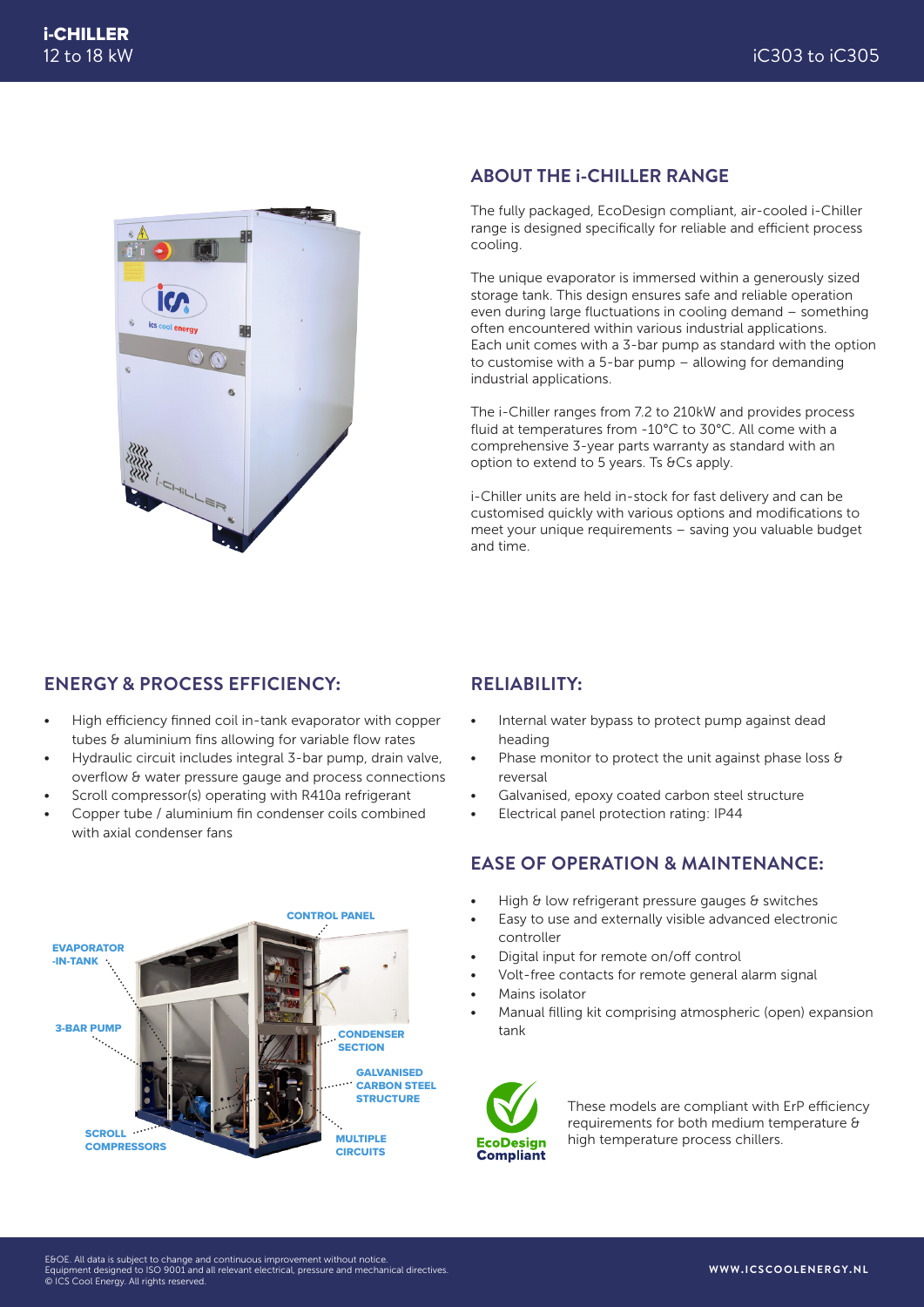$\bullet$  = Standard /  $\circ$  = Optional

|                                       | iC303     | iC305     |
|---------------------------------------|-----------|-----------|
| Atmospheric fill & vent tank          | $\bullet$ | $\bullet$ |
| Remote on/off                         | $\bullet$ | $\bullet$ |
| Volt free alarm contact               | $\bullet$ | $\bullet$ |
| Water pressure gauge                  |           |           |
| Low pressure safety switch            |           |           |
| High pressure safety switch           | $\bullet$ |           |
| Antifreeze protection                 | $\bullet$ |           |
| Outlet temperature indication         |           |           |
| Condensing pressure fan switch        | $\bullet$ | $\bullet$ |
| Tank level sensor                     |           |           |
| Alarm history                         | $\bullet$ | $\bullet$ |
| Non-ferrous fluid circuit             | $\circ$   | $\circ$   |
| Pressuirsed non-ferrous fluid circuit | $\circ$   | $\circ$   |
| Close temperature control +/- 0.5K    | $\circ$   | $\circ$   |
| Low ambient to -20°C                  | $\circ$   | $\circ$   |
| Centrifugal fans                      | $\circ$   | $\circ$   |
| P5 High pressure pump                 | $\circ$   | $\circ$   |
| Run / standby pumps                   | $\circ$   | $\circ$   |
| Phase cut fan speed controller        | $\circ$   | $\circ$   |
| Anti-Floodback                        | $\circ$   | $\circ$   |
| Water filter                          | $\circ$   | $\circ$   |
| Manual bypass                         | $\circ$   | $\circ$   |
| Pressure relief bypass                | $\circ$   | $\circ$   |
| Compressor soft start                 | $\circ$   | $\circ$   |
| Condensers coil coating               | $\circ$   | $\circ$   |
| Pre Heat inline heater                | $\circ$   | $\circ$   |
| Trace heating for frost protection    | $\circ$   | $\circ$   |
| Loose kits                            |           |           |
| Manual bypass kit                     | $\circ$   | $\circ$   |
| Pressure relief bypass kit            | $\circ$   | $\circ$   |
| Pressurisation kit                    | $\circ$   | $\circ$   |
| Advanced remote control kit           | $\circ$   | $\circ$   |
| RS485 Modbus trend kit                | $\circ$   | $\circ$   |
| Gateway Modbus trend kit              | $\circ$   | $\circ$   |
| xWEB Supervisor kit                   | $\circ$   | $\circ$   |
| xWEB Supervisor kit with GPRS         | $\circ$   | $\circ$   |
| Remote X                              | $\circ$   | $\circ$   |
| Master/Slave modularity kit           | $\circ$   | $\circ$   |
| Glycol filling kit                    | $\circ$   | $\circ$   |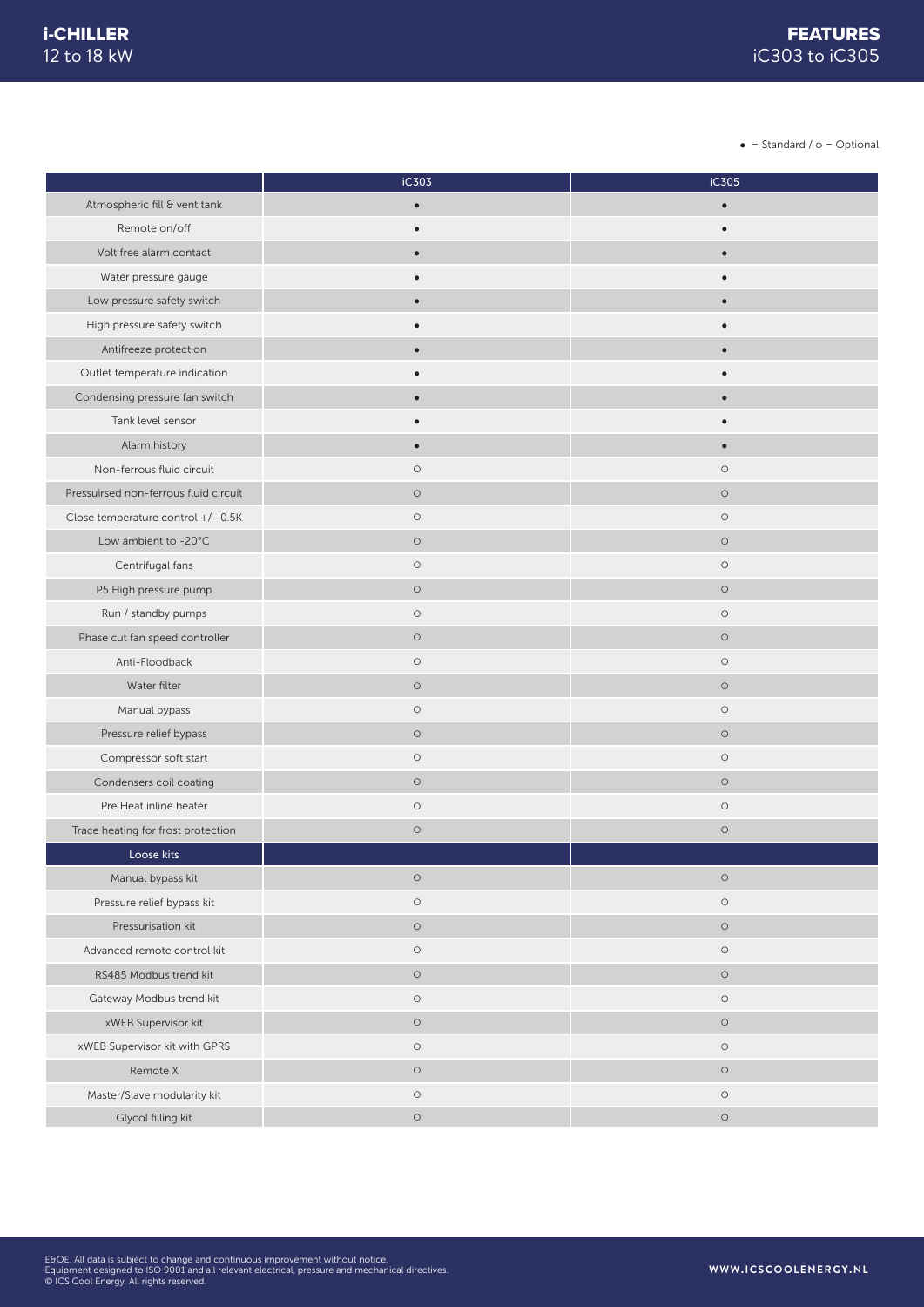# 12 to 18 kW

# i-CHILLER TECHNICAL SPECIFICATION iC303 to iC305

|                |                                  |                          | iC303    | iC305              |
|----------------|----------------------------------|--------------------------|----------|--------------------|
|                | Cooling Capacity (1)             | kW                       | 13.1     | 18.9               |
|                | Total absorbed power (1)         | kW                       | 3.45     | 4.67               |
|                | EER(1)                           | $\overline{\phantom{a}}$ | 3.81     | 4.05               |
|                | Cooling Capacity (2)             | kW                       | 9.37     | 13.5               |
|                | Total absorbed power (2)         | kW                       | 4.09     | 5.49               |
|                | EER (2)                          | $\qquad \qquad -$        | 2.29     | 2.47               |
|                | Min / max ambient temps. (3)     | $^{\circ}$ C             | $-5/+46$ | $-5/+45$           |
|                | Min / max fluid supply temps.    | $^{\circ}{\rm C}$        |          | $-10/ + 30$        |
|                | Compressor                       |                          |          |                    |
|                | Cooling circuits                 | No.                      |          | $\mathbf{1}$       |
|                | Compressors per circuit          | No.                      |          | $1\,$              |
|                | Capacity control                 | $\%$                     |          | $0 - 100$          |
|                | SEPR HT                          | $\overline{\phantom{m}}$ | 4.52     |                    |
|                | SEPR MT                          |                          | 2.49     | 2.67               |
|                | Electrical power supply (4)      |                          |          |                    |
|                | Power                            | V/Ph/Hz                  |          | 400/3-PE/50        |
|                | Auxiliary                        | V/Ph/Hz                  |          | 24-230/1/50        |
|                | Maximum absorbed power           | kW                       | 5.73     | 7.39               |
|                | Maximum absorbed current         | $\mathsf A$              | 10.22    | 12.87              |
|                | Starting current                 | A                        | 49.78    | 65.78              |
|                | Fan                              |                          |          |                    |
|                | Fans number                      | No.                      |          | $\mathbf{1}$       |
|                | Total airflow                    | $m\frac{3}{h}$           | 6,300    | 6,100              |
|                | Nominal power (per fan)          | kW                       |          | 0.48               |
|                | Hydraulic group                  |                          |          |                    |
|                | Water flow rate (5)              | $m\frac{3}{h}$           |          | 1.8/6.0            |
| P3             | Available pump head pressure (6) | barg                     |          | 3.02/2.1           |
|                | Nominal absorbed power           | $\mathsf{k}\mathsf{W}$   |          | 0.75               |
|                | Water flow rate (5)              | $m\frac{3}{h}$           | 1.2/4.8  |                    |
| P <sub>5</sub> | Available pump head pressure (6) | barg                     | 5.2/3.6  |                    |
|                | Nominal absorbed power           | kW                       |          | 1.10               |
|                | Tank volume                      | i                        |          | 115                |
|                | Max working pressure             | barg                     |          | 6                  |
|                | Water connections                | <b>BSP</b>               |          | $1\ensuremath{''}$ |
|                | Sound levels (7)                 |                          |          |                    |
|                | Sound power (50Hz / 60Hz)        | dB(A)                    |          | 81.1               |
|                | Sound pressure (50Hz / 60Hz)     | dB(A)                    |          | 53.1               |
|                | Dimensions & installed weight    |                          |          |                    |
|                | Length                           | mm                       |          | 1,315              |
|                |                                  |                          |          |                    |
|                | Width                            | mm                       |          | 660                |
|                | Height                           | mm                       |          | 1,373              |

(1) Evaporator outlet / inlet temperatures +15°C/+20°C, external ambient temperature +25°C, total absorbed power includes compressor & fan

(2) Evaporator outlet / inlet temperatures +7°C/+12°C, external ambient temperature +35°C, total absorbed power includes compressor & fan

(3) Standard unit configuration operating with evaporator outlet / inlet temperatures +15°C/+20°C

(4) Protection class IP54

(5) Minimum / maximum water flow rates achievable by pump

(6) Available head pressure at outlet of unit at the minimum / maximum water flow rates

(7) Sound power determined on basis of measurements taken in accordance with ISO 3744. Sound pressure at 10m average value obtained in free field on a reflective surface at 10m distance from the side of the condenser coils & at a height of 1.6m from the unit support base. Values with tolerance  $\pm$  2dB. The sound levels refer to unit operation under full load in nominal conditions.

Unless otherwise specified, the above data refers to unit configuration with standard axial fans & fitted with standard P3 pump.

Data declared according to UNI EN 14511-2013.

SEPR HT: Data declared in compliance with the European Regulation (EU) 2016/2281 with regard to ecodesign requirements for cooling products and high temperature process chillers.

SEPR MT: Data declared in compliance with the European Regulation (EU) 2015/1095 with regard to ecodesign requirements for medium temperature & low temperature process chillers.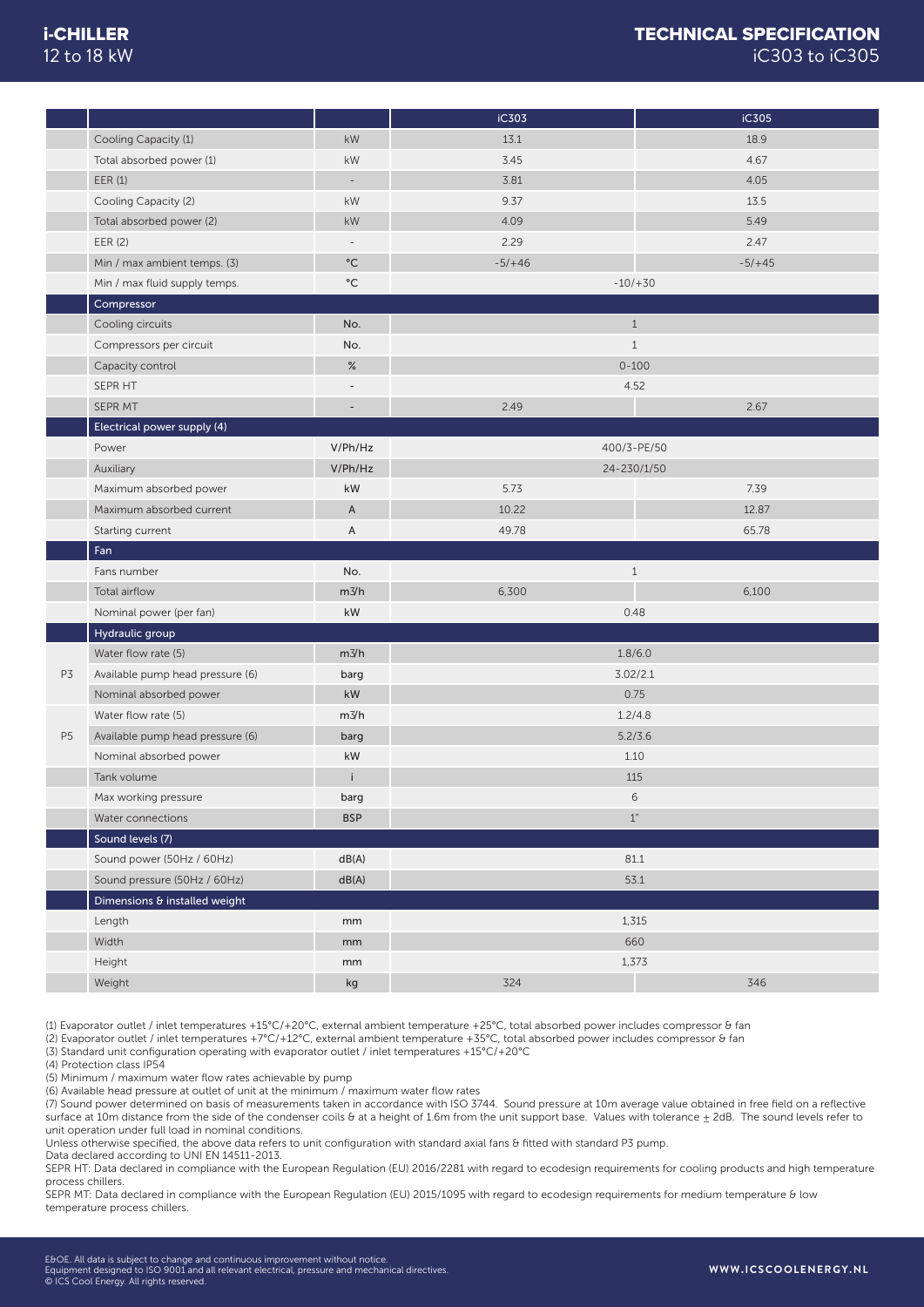# 12 to 18 kW

# i-CHILLER **SEPR HT DATA** iC303 to iC305

| Information requirements for high temperature process chillers - SEPR HT    |                                                                       |          |                                                                                                                                                                                                                     |
|-----------------------------------------------------------------------------|-----------------------------------------------------------------------|----------|---------------------------------------------------------------------------------------------------------------------------------------------------------------------------------------------------------------------|
| Model:                                                                      | iC303                                                                 |          |                                                                                                                                                                                                                     |
| Type of condensing:                                                         | Air-cooled                                                            |          |                                                                                                                                                                                                                     |
| Refrigerant fluid:                                                          |                                                                       | Water    |                                                                                                                                                                                                                     |
| Item                                                                        | Symbol                                                                | Value    | Unit                                                                                                                                                                                                                |
| Operating temperature                                                       | $\dot{t}$                                                             | 7.00     | $^{\circ}$ C                                                                                                                                                                                                        |
| Seasonal energy performance ratio                                           | SEPR HT                                                               | 4,52     | $\left[ -\right] % \begin{minipage}[b]{.45\linewidth} \centering \includegraphics[width=\textwidth]{figs/fig_4b}% \caption{The average number of times in the left and right.} \label{fig:fig_4b}% \end{minipage}%$ |
| Anual electricity consumption                                               | $\mathsf Q$                                                           | 14931,14 | kWh/a                                                                                                                                                                                                               |
| Parameters at full load and reference ambient temperature at rating point A |                                                                       |          |                                                                                                                                                                                                                     |
| Rated refrigeration capacity                                                | $P_A$                                                                 | 9,2      | kW                                                                                                                                                                                                                  |
| Rated power input                                                           | DA                                                                    | 3.73     | kW                                                                                                                                                                                                                  |
| Rated energy efficiency ratio                                               | EER <sub>DC,A</sub>                                                   | 2,46     | $\left[ -\right]$                                                                                                                                                                                                   |
| Parameters at rating point B                                                |                                                                       |          |                                                                                                                                                                                                                     |
| Declared refrigeration capacity                                             | P <sub>B</sub>                                                        | 10,4     | kW                                                                                                                                                                                                                  |
| Declared power input                                                        | <b>D</b> <sub>B</sub>                                                 | 3,07     | kW                                                                                                                                                                                                                  |
| Declared energy efficiency ratio                                            | EER <sub>DC,B</sub>                                                   | 3,39     | $\left[ -\right]$                                                                                                                                                                                                   |
| Parameters at rating point C                                                |                                                                       |          |                                                                                                                                                                                                                     |
| Declared refrigeration capacity                                             | P <sub>c</sub>                                                        | 11,5     | kW                                                                                                                                                                                                                  |
| Declared power input                                                        | D <sub>c</sub>                                                        | 2,56     | kW                                                                                                                                                                                                                  |
| Declared energy efficiency ratio                                            | <b>EER</b> pc.c                                                       | 4,49     | $\left[ -\right]$                                                                                                                                                                                                   |
| Parameters at rating point D                                                |                                                                       |          |                                                                                                                                                                                                                     |
| Declared refrigeration capacity                                             | P <sub>D</sub>                                                        | 12,5     | <b>kW</b>                                                                                                                                                                                                           |
| Declared power input                                                        | D <sub>D</sub>                                                        | 2,14     | kW                                                                                                                                                                                                                  |
| Declared energy efficiency ratio                                            | EERpc.p                                                               | 5,84     | $\left[ -\right] % \begin{minipage}[b]{.45\linewidth} \centering \includegraphics[width=\textwidth]{figs/fig_4b}% \caption{The average number of times in the left and right.} \label{fig:fig_4b}% \end{minipage}%$ |
| Other items                                                                 |                                                                       |          |                                                                                                                                                                                                                     |
| Capacity control                                                            |                                                                       | Fixed    |                                                                                                                                                                                                                     |
| Degradation co-efficient chillers                                           | $C_{dc}$                                                              | 0,90     | $\left[ -\right] % \begin{minipage}[b]{.45\linewidth} \centering \includegraphics[width=\textwidth]{figs/fig_4b}% \caption{The average number of times in the left and right.} \label{fig:fig_4b}% \end{minipage}%$ |
| Type and GWP of the refrigerant                                             | <b>R410A</b>                                                          | 2088,00  | kg CO2 eq (100 years)                                                                                                                                                                                               |
| Contact details                                                             | ICS Cool Energy B.V. - Rotschotseweg 4, 5271 WX Sint - Michielsgestel |          |                                                                                                                                                                                                                     |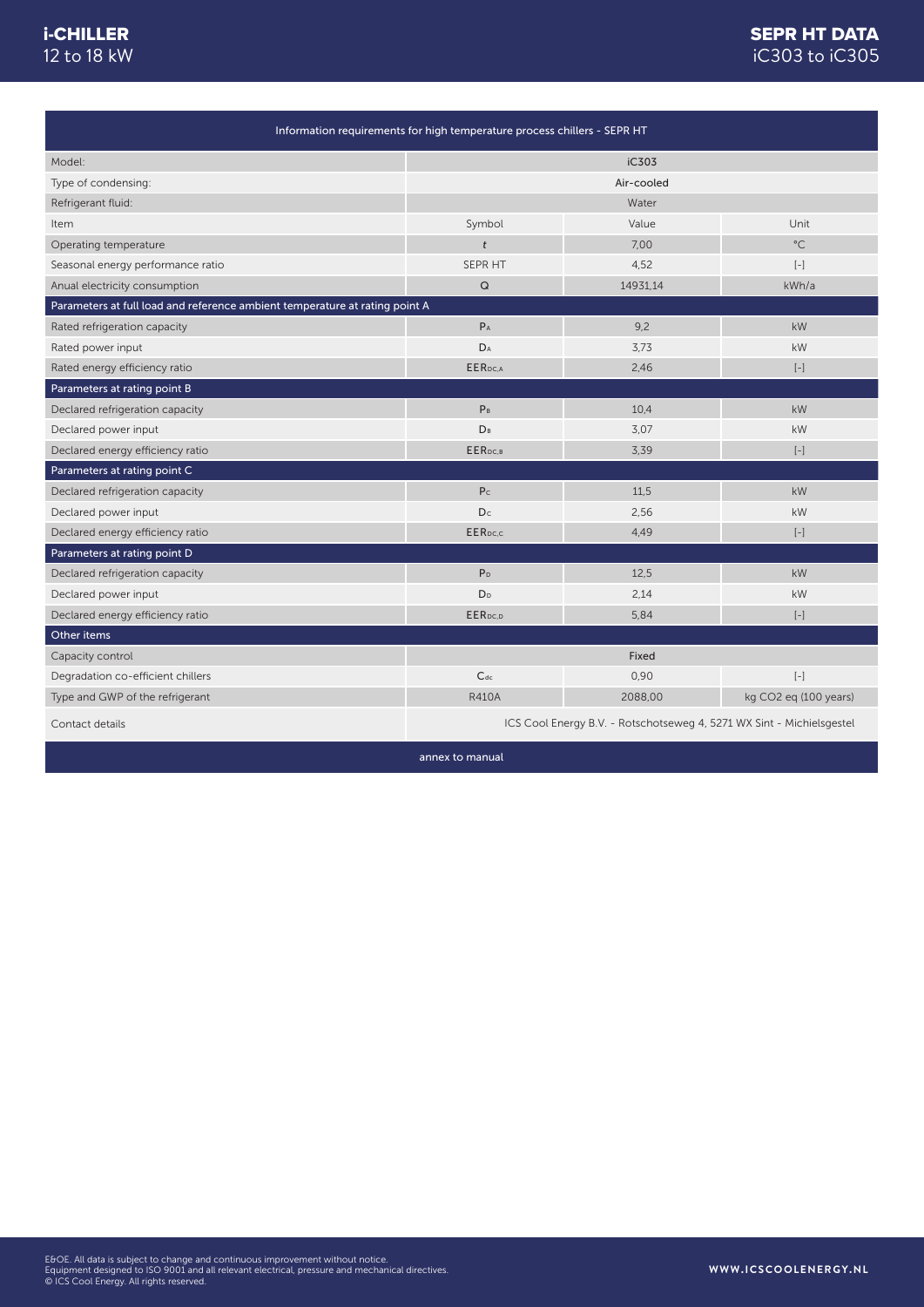### i-CHILLER 12 to 18 kW

# iC303 to iC305 SEPR HT DATA

| Information requirements for high temperature process chillers - SEPR HT    |                                                                       |          |                                                                                                                                                                                                                     |
|-----------------------------------------------------------------------------|-----------------------------------------------------------------------|----------|---------------------------------------------------------------------------------------------------------------------------------------------------------------------------------------------------------------------|
| Model:                                                                      | iC305                                                                 |          |                                                                                                                                                                                                                     |
| Type of condensing:                                                         | Air-cooled                                                            |          |                                                                                                                                                                                                                     |
| Refrigerant fluid:                                                          |                                                                       | Water    |                                                                                                                                                                                                                     |
| Item                                                                        | Symbol                                                                | Value    | Unit                                                                                                                                                                                                                |
| Operating temperature                                                       | $\dot{t}$                                                             | 7.00     | $^{\circ}$ C                                                                                                                                                                                                        |
| Seasonal energy performance ratio                                           | SEPR HT                                                               | 4,52     | $\left[ -\right] % \begin{minipage}[b]{.45\linewidth} \centering \includegraphics[width=\textwidth]{figs/fig_4b}% \caption{The average number of times in the left and right.} \label{fig:fig_4b}% \end{minipage}%$ |
| Anual electricity consumption                                               | $\mathsf Q$                                                           | 21525,22 | kWh/a                                                                                                                                                                                                               |
| Parameters at full load and reference ambient temperature at rating point A |                                                                       |          |                                                                                                                                                                                                                     |
| Rated refrigeration capacity                                                | $P_A$                                                                 | 13,3     | kW                                                                                                                                                                                                                  |
| Rated power input                                                           | DA                                                                    | 5,25     | kW                                                                                                                                                                                                                  |
| Rated energy efficiency ratio                                               | EER <sub>DC,A</sub>                                                   | 2,53     | $\left[ -\right]$                                                                                                                                                                                                   |
| Parameters at rating point B                                                |                                                                       |          |                                                                                                                                                                                                                     |
| Declared refrigeration capacity                                             | P <sub>B</sub>                                                        | 15.0     | kW                                                                                                                                                                                                                  |
| Declared power input                                                        | <b>D</b> <sub>B</sub>                                                 | 4,39     | kW                                                                                                                                                                                                                  |
| Declared energy efficiency ratio                                            | EER <sub>DC,B</sub>                                                   | 3,42     | $\left[ -\right]$                                                                                                                                                                                                   |
| Parameters at rating point C                                                |                                                                       |          |                                                                                                                                                                                                                     |
| Declared refrigeration capacity                                             | P <sub>c</sub>                                                        | 16.5     | kW                                                                                                                                                                                                                  |
| Declared power input                                                        | D <sub>c</sub>                                                        | 3,68     | kW                                                                                                                                                                                                                  |
| Declared energy efficiency ratio                                            | <b>EER</b> pc.c                                                       | 4,48     | $\left[ -\right]$                                                                                                                                                                                                   |
| Parameters at rating point D                                                |                                                                       |          |                                                                                                                                                                                                                     |
| Declared refrigeration capacity                                             | P <sub>D</sub>                                                        | 17,7     | <b>kW</b>                                                                                                                                                                                                           |
| Declared power input                                                        | D <sub>D</sub>                                                        | 3,04     | kW                                                                                                                                                                                                                  |
| Declared energy efficiency ratio                                            | EERpc.p                                                               | 5,80     | $\left[ -\right] % \begin{minipage}[b]{.45\linewidth} \centering \includegraphics[width=\textwidth]{figs/fig_4b}% \caption{The average number of times in the left and right.} \label{fig:fig_4b}% \end{minipage}%$ |
| Other items                                                                 |                                                                       |          |                                                                                                                                                                                                                     |
| Capacity control                                                            |                                                                       | Fixed    |                                                                                                                                                                                                                     |
| Degradation co-efficient chillers                                           | $C_{dc}$                                                              | 0,90     | $\left[ -\right] % \begin{minipage}[b]{.45\linewidth} \centering \includegraphics[width=\textwidth]{figs/fig_4b}% \caption{The average number of times in the left and right.} \label{fig:fig_4b}% \end{minipage}%$ |
| Type and GWP of the refrigerant                                             | <b>R410A</b>                                                          | 2088,00  | kg CO2 eq (100 years)                                                                                                                                                                                               |
| Contact details                                                             | ICS Cool Energy B.V. - Rotschotseweg 4, 5271 WX Sint - Michielsgestel |          |                                                                                                                                                                                                                     |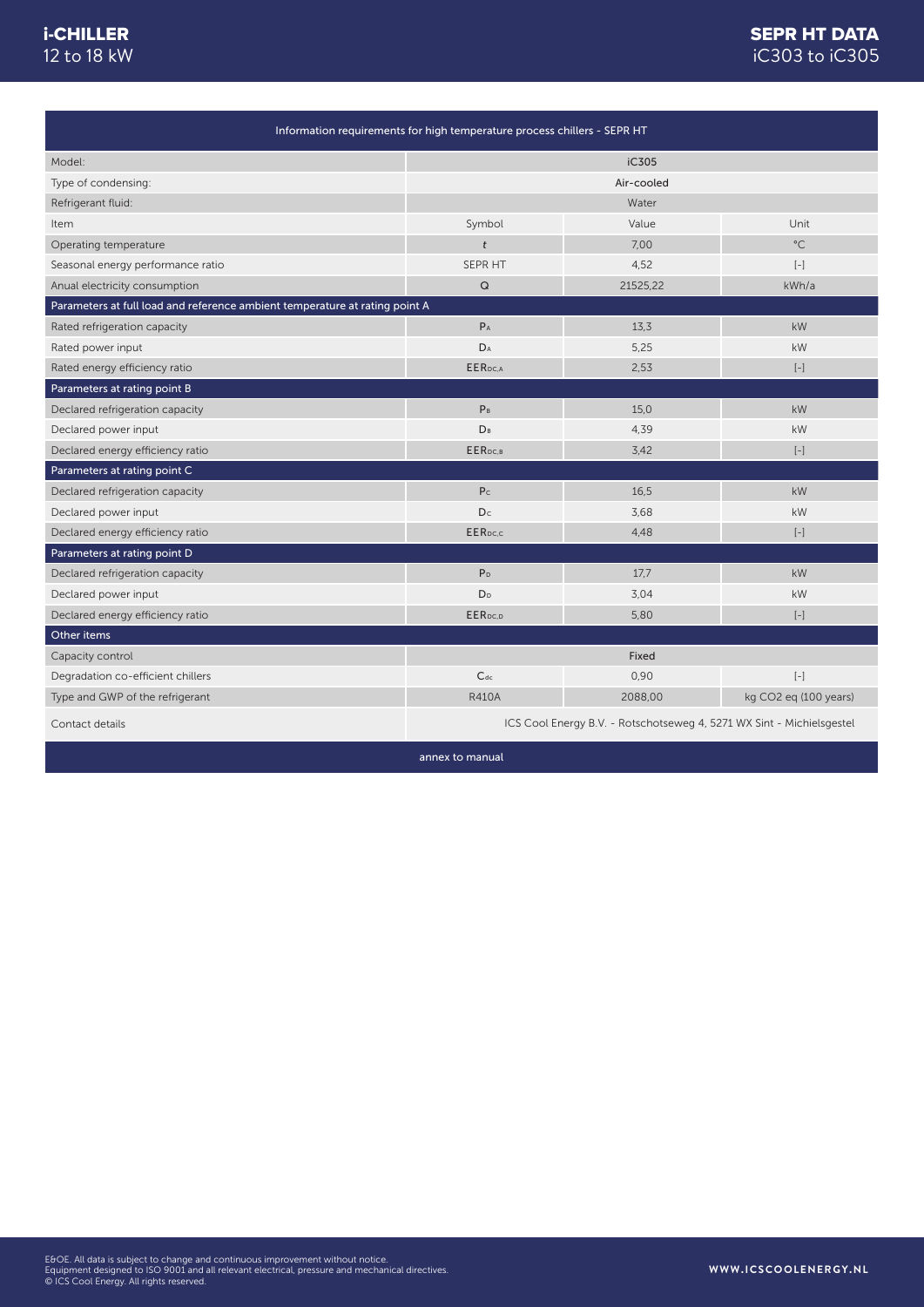# 12 to 18 kW

# i-CHILLER **SEPR MT DATA** iC303 to iC305

| Information requirements for medium temperature process chillers - SEPR MT  |                                                                       |              |                                                                                                                                                                                                                     |
|-----------------------------------------------------------------------------|-----------------------------------------------------------------------|--------------|---------------------------------------------------------------------------------------------------------------------------------------------------------------------------------------------------------------------|
| Model:                                                                      |                                                                       | iC303        |                                                                                                                                                                                                                     |
| Type of condensing:                                                         |                                                                       | Air-cooled   |                                                                                                                                                                                                                     |
| Refrigerant fluid:                                                          |                                                                       | <b>Brine</b> |                                                                                                                                                                                                                     |
| Item                                                                        | Symbol                                                                | Value        | Unit                                                                                                                                                                                                                |
| Operating temperature                                                       | $\dot{t}$                                                             | $-8$         | $^{\circ}$ C                                                                                                                                                                                                        |
| Seasonal energy performance ratio                                           | SEPR MT                                                               | 2.49         | $\left[ -\right]$                                                                                                                                                                                                   |
| Anual electricity consumption                                               | $\mathsf Q$                                                           | 13978        | kWh/a                                                                                                                                                                                                               |
| Parameters at full load and reference ambient temperature at rating point A |                                                                       |              |                                                                                                                                                                                                                     |
| Rated refrigeration capacity                                                | $P_A$                                                                 | 4.74         | kW                                                                                                                                                                                                                  |
| Rated power input                                                           | DA                                                                    | 3,56         | kW                                                                                                                                                                                                                  |
| Rated energy efficiency ratio                                               | <b>EERA</b>                                                           | 1.33         | $\left[ -\right]$                                                                                                                                                                                                   |
| Parameters at rating point B                                                |                                                                       |              |                                                                                                                                                                                                                     |
| Declared refrigeration capacity                                             | P <sub>B</sub>                                                        | 5.51         | kW                                                                                                                                                                                                                  |
| Declared power input                                                        | D <sub>B</sub>                                                        | 2.89         | kW                                                                                                                                                                                                                  |
| Declared energy efficiency ratio                                            | <b>EERB</b>                                                           | 1.91         | $\left[ -\right]$                                                                                                                                                                                                   |
| Parameters at rating point C                                                |                                                                       |              |                                                                                                                                                                                                                     |
| Declared refrigeration capacity                                             | P <sub>c</sub>                                                        | 6.14         | kW                                                                                                                                                                                                                  |
| Declared power input                                                        | D <sub>c</sub>                                                        | 2.38         | kW                                                                                                                                                                                                                  |
| Declared energy efficiency ratio                                            | <b>EERc</b>                                                           | 2.58         | $\left[ -\right]$                                                                                                                                                                                                   |
| Parameters at rating point D                                                |                                                                       |              |                                                                                                                                                                                                                     |
| Declared refrigeration capacity                                             | P <sub>D</sub>                                                        | 6.47         | kW                                                                                                                                                                                                                  |
| Declared power input                                                        | D <sub>D</sub>                                                        | 2.10         | kW                                                                                                                                                                                                                  |
| Declared energy efficiency ratio                                            | <b>EER</b> <sub>D</sub>                                               | 3.08         | $\left[ -\right] % \begin{minipage}[b]{.45\linewidth} \centering \includegraphics[width=\textwidth]{figs/fig_4b}% \caption{The average number of times in the left and right.} \label{fig:fig_4b}% \end{minipage}%$ |
| Other items                                                                 |                                                                       |              |                                                                                                                                                                                                                     |
| Capacity control                                                            |                                                                       | Fixed        |                                                                                                                                                                                                                     |
| Degradation co-efficient chillers                                           | $\mathsf{C}^\mathsf{c}$                                               | 0,90         | $\left[ -\right] % \begin{minipage}[b]{.45\linewidth} \centering \includegraphics[width=\textwidth]{figs/fig_4b}% \caption{The average number of times in the left and right.} \label{fig:fig_4b}% \end{minipage}%$ |
| Type and GWP of the refrigerant                                             | <b>R410A</b>                                                          | 2088,00      | kg CO2 eq (100 years)                                                                                                                                                                                               |
| Contact details                                                             | ICS Cool Energy B.V. - Rotschotseweg 4, 5271 WX Sint - Michielsgestel |              |                                                                                                                                                                                                                     |